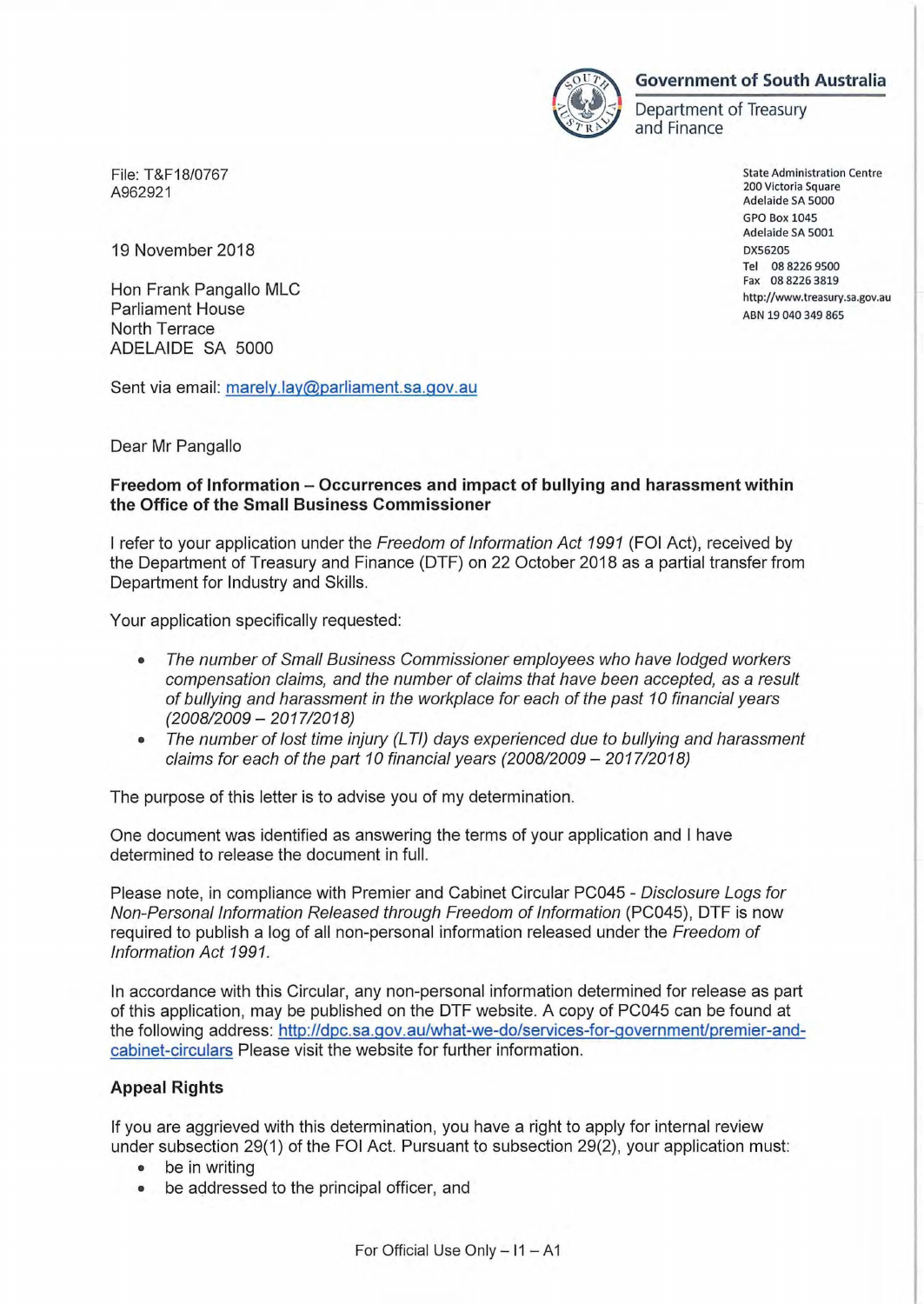• be lodged at an office of DTF, or emailed to freedomofinformation2@sa.gov.au within 30 days after the day on which you receive this letter or within such further time as the principal officer may allow.

If you require any further information please phone Natalie Haigh on (08) 8429 0839.

i.

Yours sincerely

Matthew Hawkins ACCREDITED FREEDOM OF INFORMATION OFFICER

For Official Use Only  $- 11 - A1$